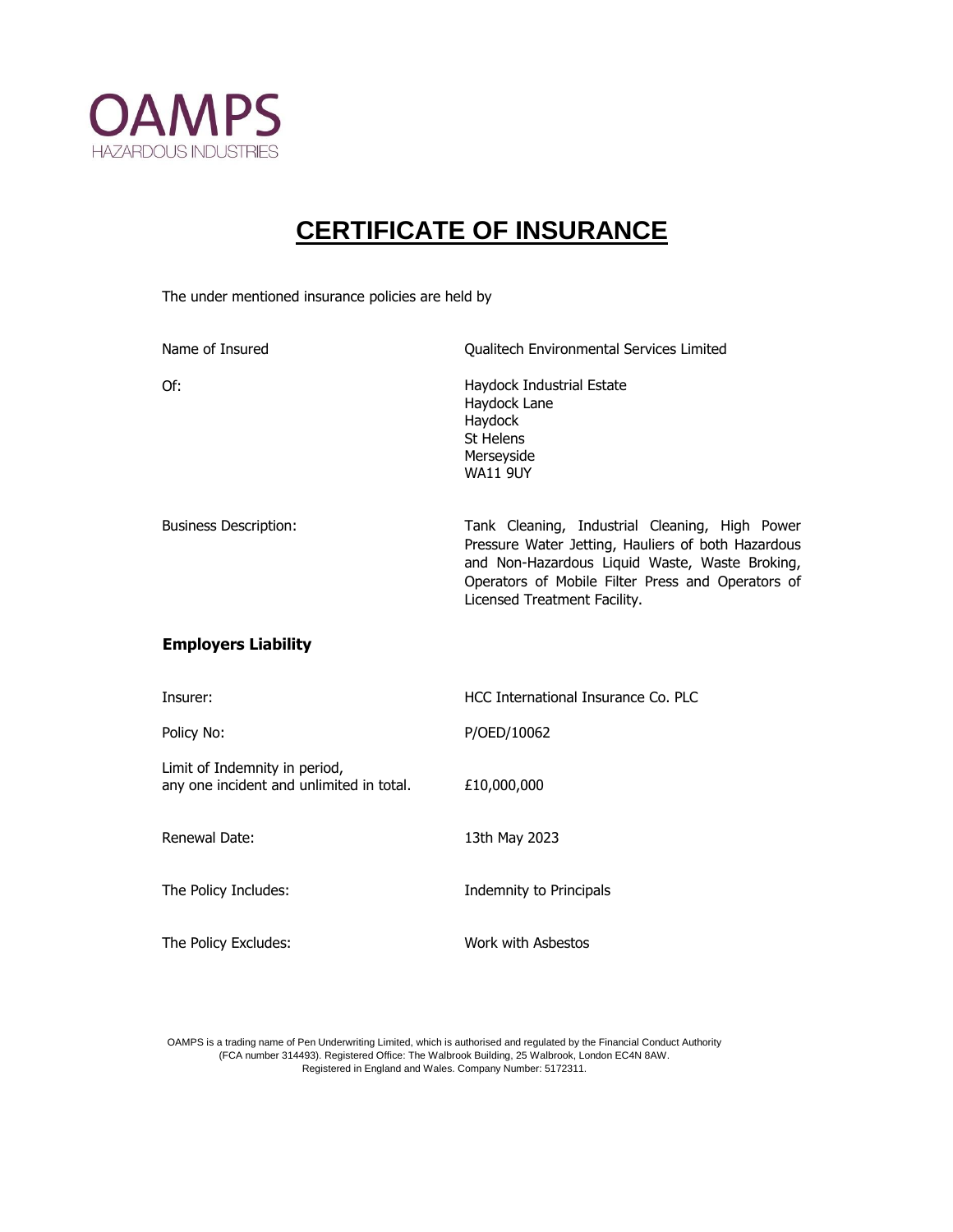## **Public/Products/Pollution Liability**

| Insurer:                                                                  | HCC International Insurance Co. PLC                                                                                                                                 |
|---------------------------------------------------------------------------|---------------------------------------------------------------------------------------------------------------------------------------------------------------------|
| Policy No:                                                                | P/OED/10062                                                                                                                                                         |
| Limit of Indemnity in period,<br>any one incident and unlimited in total. | £20,000,000 - Primary Layer of £10,000,000<br>provided by HCC International Ins Co. PLC<br>with an Excess Layer of £10,000,000<br>Provided by CNA Insurance Co. Ltd |
|                                                                           | Total Limit of Indemnity - £20,000,000                                                                                                                              |
| Policy Deductible:                                                        | £500 Each and Every Loss but<br>increasing to £2,500 in respect of<br>exterior cleaning using<br>Shot/Sand/Grit Blasting or High<br>Pressure Jetting.               |
| Renewal Date:                                                             | 13th May 2023                                                                                                                                                       |
| The Policy Includes:                                                      | Indemnity to Principals<br>Contractual Liability                                                                                                                    |
| The Policy Excludes:                                                      | Work with Asbestos                                                                                                                                                  |
| <b>Hired in Plant</b>                                                     |                                                                                                                                                                     |
| Insurer:                                                                  | Royal and Sun Alliance                                                                                                                                              |
| Policy No:                                                                | RSAP0780525200                                                                                                                                                      |
| Limit of Indemnity Any One Accident:                                      | £175,000                                                                                                                                                            |
| Policy Deductible:                                                        | £1,000 Each and Every Loss                                                                                                                                          |
| Renewal Date:                                                             | 13th May 2023                                                                                                                                                       |

OAMPS is a trading name of Pen Underwriting Limited, which is authorised and regulated by the Financial Conduct Authority (FCA number 314493). Registered Office: The Walbrook Building, 25 Walbrook, London EC4N 8AW. Registered in England and Wales. Company Number: 5172311.